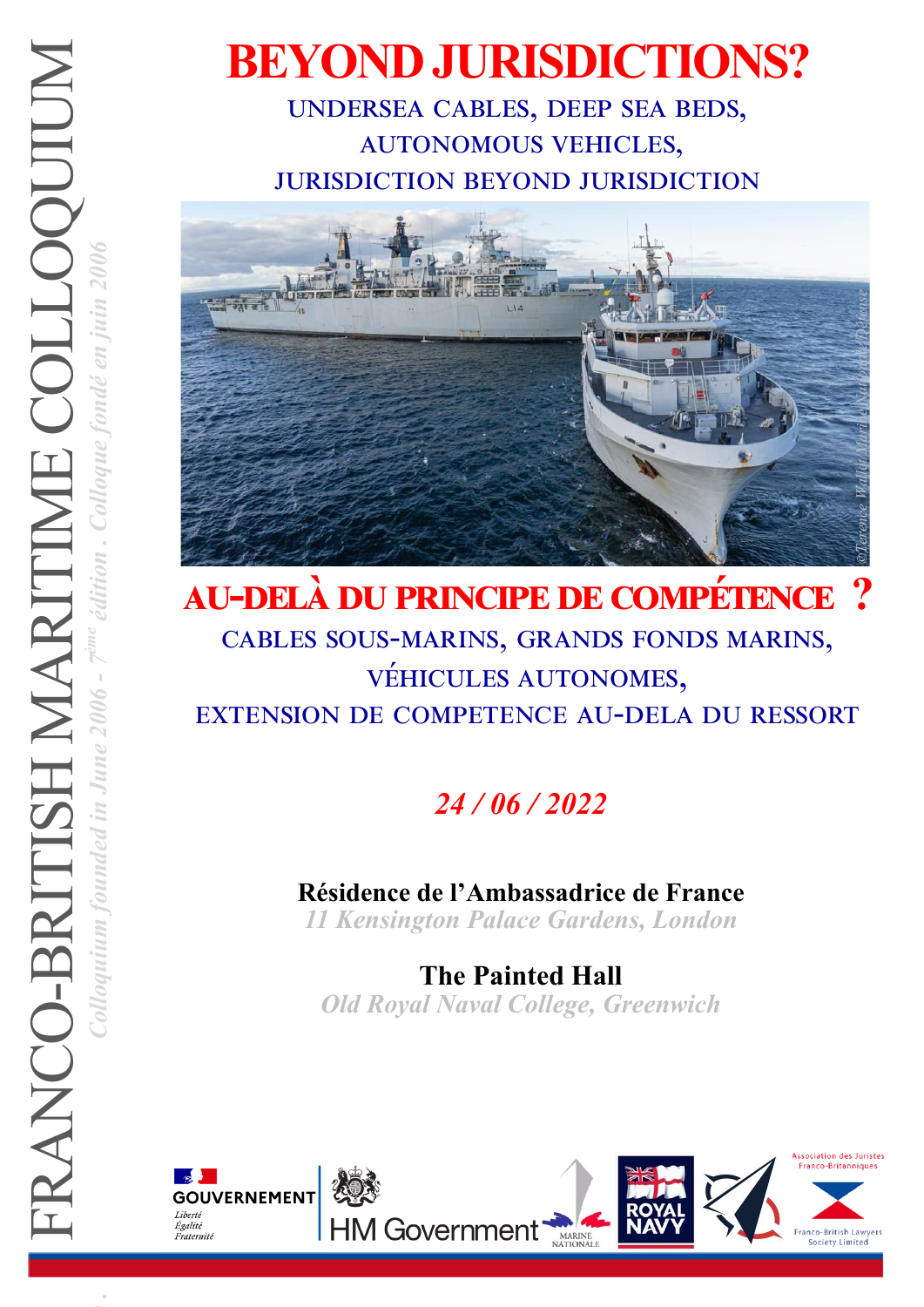#### **Programme**

*This unique legal, Naval and academic Maritime colloquium inaugurated in 2006 at EOCM Lanveoc-Brest, then at Britannia Royal Naval College, Dartmouth, and held since alternately in Greenwich - London and Paris, returns to the United Kingdom in June 2022. Ce colloque maritime, exceptionnel, juridique, naval et universitaire, inauguré en 2006 à l'EOCM de Lanveoc-Brest, puis au Britannia Royal Naval College de Dartmouth et qui s'est tenu à tour de rôle à Greenwich (Londres) et à Paris, revient au Royaume-Uni en juin 2022.*

#### **Friday 24 June 2022 / vendredi 24 juin 2022**

#### **Résidence de l'Ambassadrice de France**

**By kind invitation of Her Excellency the French Ambassador to the Court of St James** 11 Kensington Palace Gardens, London, W8 4QP

#### **8.30 Registration / Accueil**

**9.00 Welcome and introduction / Mots de bienvenue et d'introduction :**

**Contre-Amiral Hervé Hamelin***, French Defence Attaché to the United Kingdom* **Enseigne de vaisseau 1<sup>e</sup> cl. (R) Charles du Couëdic de Kerérant,** *Secretary General of the AJFB/FBLS*

**9.15 General Introduction / Introduction générale : Her Excellency Geneviève Jean-van Rossum,** *French Ambassador to the International Maritime Organisation,* 

> **Future Challenges, a 20-year view Andrew Murdoch**, *Legal Advisor to the Foreign Commonweath & Development Office*

And **Harry Theochari**, *Former Chair of Maritime UK* 

#### **10. 00 Panel 1 Undersea cables**

*Chaired by / Présidé par:*  **Rt Hon. the Lord Phillips of Worth Matravers**, **KG PC,** *former President of the UK Supreme Court, Former President of the British Maritime Law Association, former Chairman of the European Maritime Law Association* 

Speakers/ Intervenants

**Enseigne de vaisseau 1 e cl. (R) Dr. Camille Morel**, *CESM, Institut d'Etudes de Stratégie et de Défense -Université Lyon III* 

**Captain James Farrant,** *Naval Legal Services, Royal Navy*

**Jean-Luc Vuillemin**, *Directeur des Services et Réseaux et Internationaux d'Orange* (TBC)

#### **11.15 Coffee break / Pause café**

#### **11. 45 Panel 2 Deep Sea Beds**

*Chaired by / Présidé par :*  **Contre-Amiral Hervé Hamelin,** *Attaché de défense, Ambassade de France au Royaume-Uni*

Speakers/ Intervenants **Ingénieur en Chef de l'armement Xavier Grison,** *Chargé de mission grands fonds marins au SG Mer*

**Gavin Watson,** *Foreign Commonwealth and Development Office* 

(Total Energies) (TBC)

**Tom Walter**, Holman Fenwick Willan, (TBC)

#### **13. 00 Lunch / Déjeuner**

*Program subject to modifications - The speakers may elect to deliver their communications in French or in English. Programme sous réserve de modifications - L'intervenant sera libre de traiter son sujet en français ou en anglais.*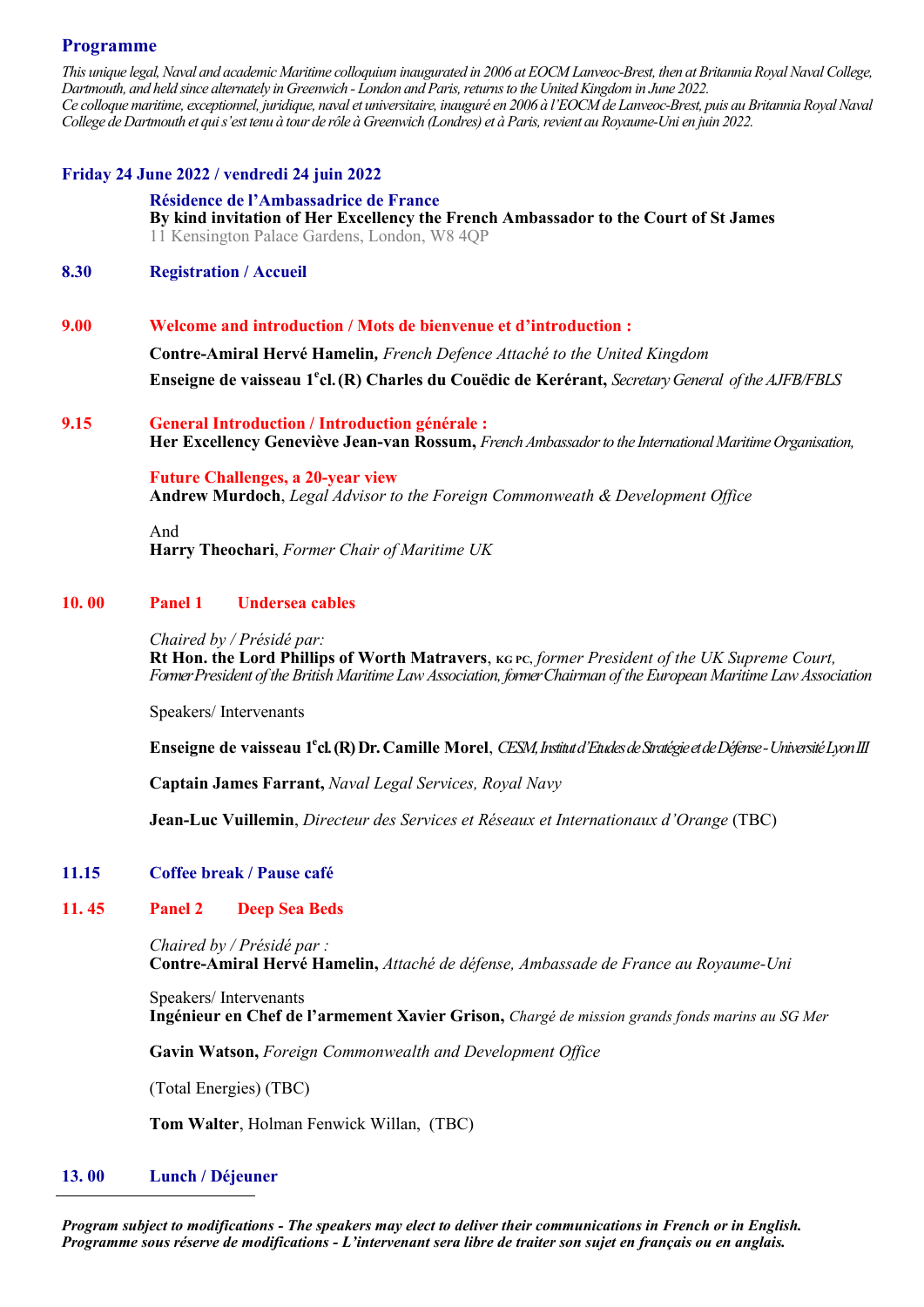#### **14. 15 Panel 3 Autonomous vessels and the law of the sea** *(when technology moves quicker than the law?) Chaired by / Présidé par :*

**Commodore Neil Brown,** *Former Head of the Royal Naval Legal Services*

Speakers/ Intervenants

**Commander Caroline Tuckett,** *Naval Legal Services, Royal Navy*

**Damien Chevallier**, *Représentant permanent adjoint de la France auprès de l'OMI*

**Nicolas Gracieux**, *Head of Legal Department of iXBlue*

**Sir Richard Aikens PC,** *former Lord Justice of Appeal, barrister (Brick Court Chambers) visiting professor (Queen Mary University of London and King's College London), director of the AJFB/FBLS*

#### **15. 45 Coffee break /** *Pause café*

#### **16. 15 Panel 4 Jurisdiction beyond jurisdiction**

*Co-chaired by / Présidé par :*  **Commissaire général Thierry de la Burgade,** *Secrétaire Général de la Mer adjoint*  **Christopher Chant,** *Director of the Joint Maritime Security Centre*

Speakers/ Intervenants

**Caroline Krajka,** *sous-directrice du droit de la mer, du droit fluvial et des pôles, Ministère de l'Europe et des affaires étrangères (TBC)*

**Prof. Andrew Lambert FKC,** *Laughton Professor of Naval History, King's College London*

**Commissaire en chef 2<sup>e</sup> cl. Christophe Mommessin,** *Chef du Bureau du Droit de la mer et des opérations aéronavales,*

**Captain Ian Park,** *Naval Legal Services, Royal Navy*

#### **17. 30 Concluding remarks / remarques finales**

**Simon Horsington,** *Founder, Honorary vice-president of the AJFB/FBLS Barrister, 4-5 Gray's Inn Square Barristers Chambers*

*(Commuting from the Residence to Greenwich may be organised using Thames Clipper from Chelsea Pier to Greenwich)*

#### **19. 45 Concluding reception and dinner / Réception et dîner de clôture The Painted Hall, Old Royal Naval College, Park Row, SE10 9LS**

#### **By kind invitation of The First Sea Lord**

Reception 19.45 - Seating 20.30 and Carriages 23.00 (*Dress Code: Black Tie or Mess Undress / Smoking ou Spencer - Changing room / Cloakroom facilities provided)*

#### **Welcome / Mots d'accueil :**

**Captain John Atwill***, Head of Naval Legal Services, Royal Navy Royal Navy* **Ian Forrester,** *former judge at the General Court of the European Union President of the AJFB/FBLS* 

#### **2022 Colloquium concluding speech / Discours conclusif du colloque 2022 H.E. The French Ambassador to the Court of St. James (TBC)**

Invited Guests of Honour:

**Her Exc. Dame Menna Rawlings**, *British Ambassador to France (TBC)* **Her Exc. Geneviève Jean-van Rossum**, *French Ambassador to the IMO (TBC)* **Commissaire général Thierry de la Burgade,** *Secrétaire Général de la Mer adjoint*  **Air Commodore (RAF) Tim Below***, UK Defence attaché to France* **Contre-Amiral Hervé Hamelin,** *Attaché de défense, Ambassade de France au Royaume-Uni* **Andrew Murdoch**, *Legal Advisor to the Foreign Commonweath & Development Office*  **Rt Hon. the Lord Phillips of Worth Matravers**, **KG PC,** *former President of the UK Supreme Court* 

*Program subject to modifications - The speakers may elect to deliver their communications in French or in English. Programme sous réserve de modifications - L'intervenant sera libre de traiter son sujet en français ou en anglais.*